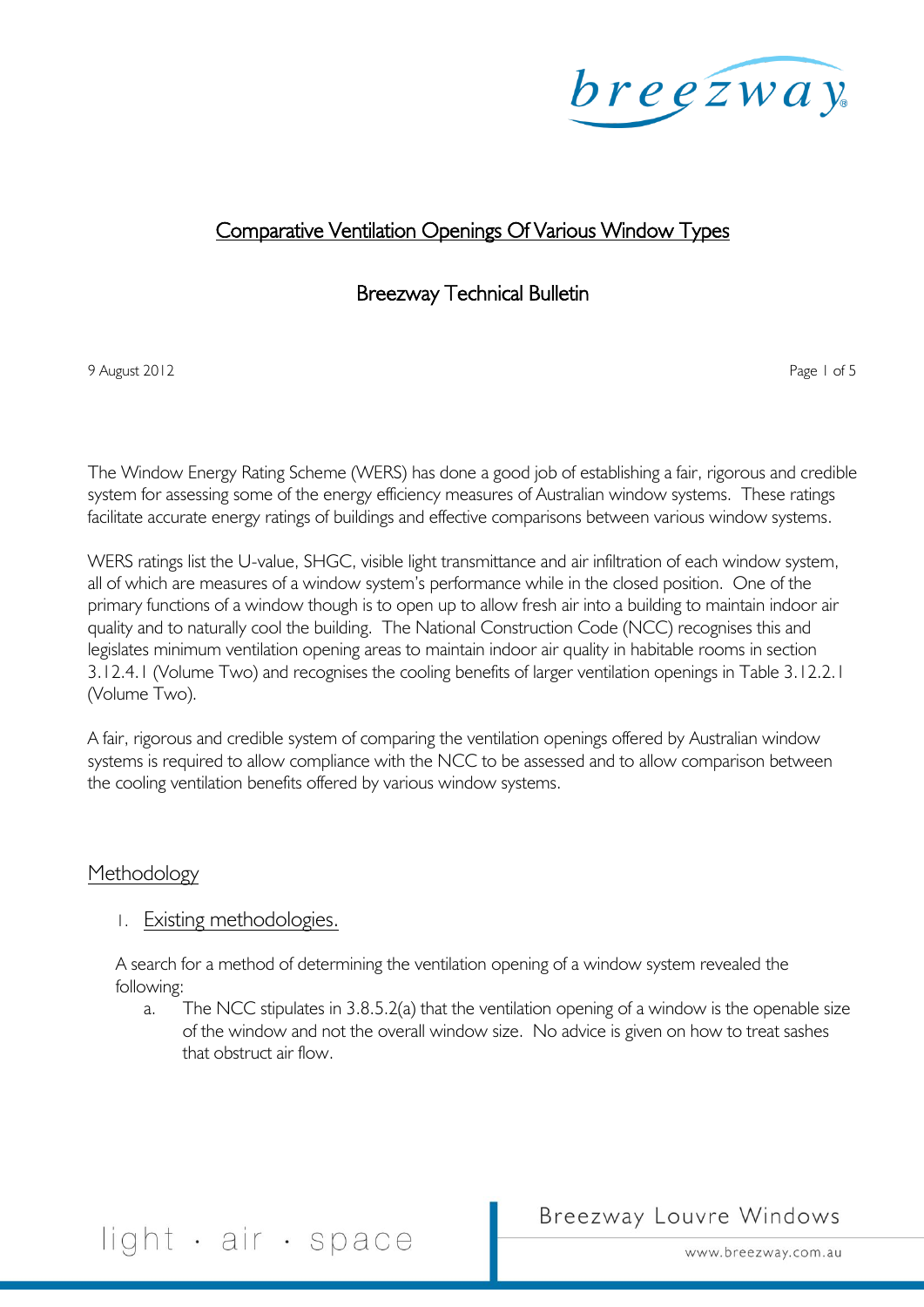

Page 2 of 5

b. The BASIX website includes pictorial examples of the ventilation openings of various window types in the "Help" section, but gives no guidance is given on how to treat sashes that obstruct air flow.

[\(https://www.basix.nsw.gov.au/help/Thermal\\_comfort/Simulation\\_method/Cross\\_ventilation/V](https://www.basix.nsw.gov.au/help/Thermal_comfort/Simulation_method/Cross_ventilation/Ventilation_opening.htm) [entilation\\_opening.htm](https://www.basix.nsw.gov.au/help/Thermal_comfort/Simulation_method/Cross_ventilation/Ventilation_opening.htm)

# **What is a Ventilation opening? BASIX** definition Ventilation opening means an opening in the external wall, floor or roof of a building, room or area, designed to allow air movement into or out of the building, room or area by natural means, including a door (but only a door which opens onto private open space), window, or other device which can be held open. Front doors are not considered a ventilation opening as they generally do not open onto private open space. Front doors cannot be used to comply with the cross ventilation criteria. Examples of Ventilation Openings Hopper/Awning Windows Sliding/Double Hung Windows Louvre Windows Bifold Doors/Casement Windows

c. BERS Pro and other House Energy Rating Software packages make assumptions regarding the ventilation openings of various window types. No indication is given on how the ventilation openings were calculated.



Breezway Louvre Windows

## light · air · space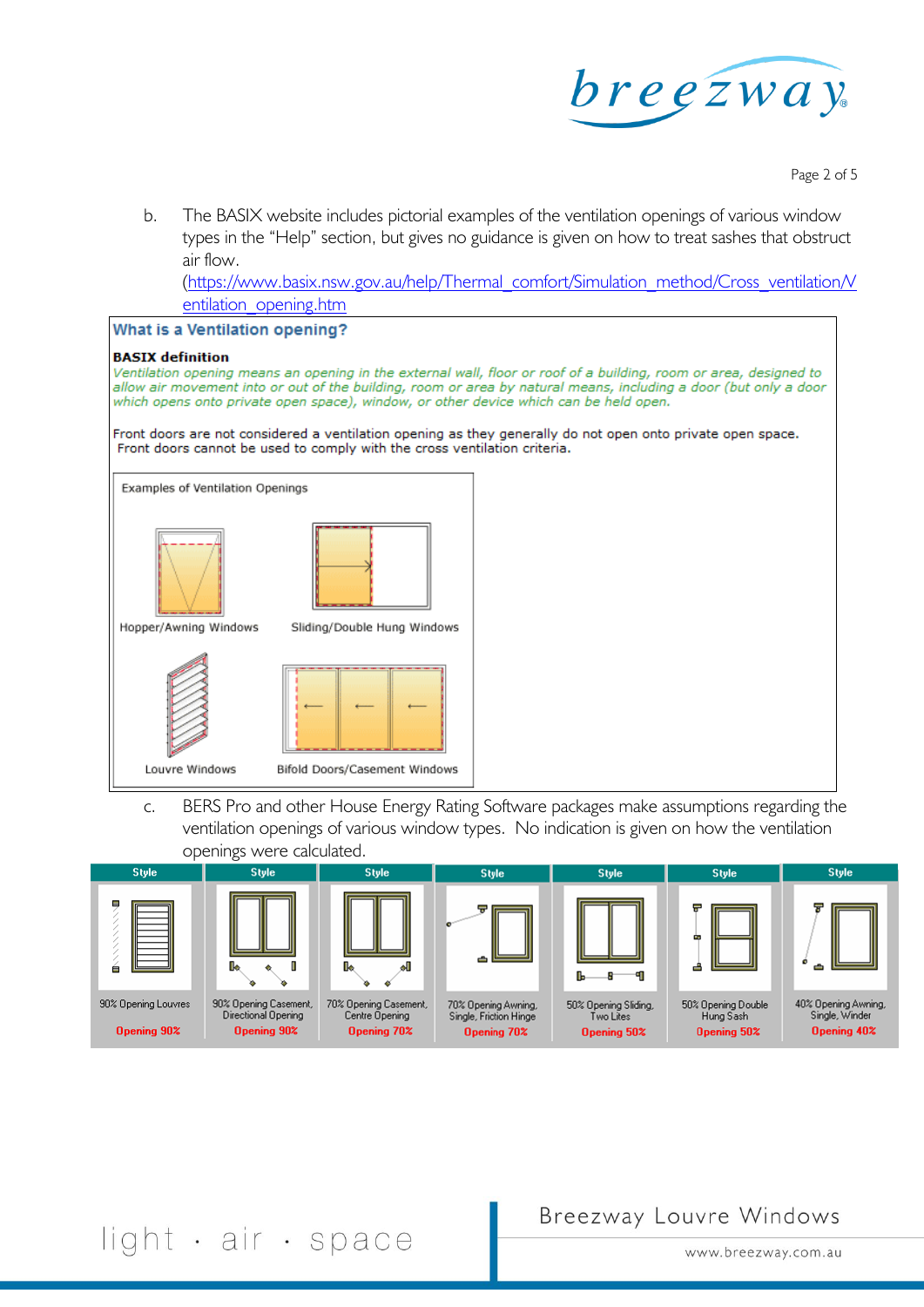

Page 3 of 5

#### 2. Standardised model sizes.

WERS models window systems at the defined NFRC 100 model sizes for the window type. The resultant ratings are applied to that window system regardless of the actual size of the window. Hardware limitations cause some window types to require a mixture of fixed panes and operable sashes above certain sizes. When only considering the U-values and the SHGCs, applying the rating results at NFRC 100 model sizes to much larger actual window sizes remains fairly accurate. However, when considering ventilation, fixed panes (which clearly allow no ventilation) will significantly impact the performance of large windows.

Both the NFRC 100 model sizes and larger typical window sizes (2100h x 2400w) were used for the following calculations of the ventilation openings of various window systems.

#### 3. Treatment of operable sashes.

The operable sashes of some window types are unaffected by wind direction. For example sliding windows, double hung windows and louvre windows.

The operable sashes of other window types may increase or decrease airflow depending on the wind direction. For example, the sashes of casement windows may either catch the wind and funnel it through the window opening, or the sashes of casement windows may shield the window opening, thereby reducing the amount of air flowing through the window.

The effect of wind direction on awning windows is difficult to predict. For example, wind blowing obliquely against an awning window may simultaneously funnel air into the window on the windward side of the sash while also sucking air out of the wind on the leeward side of the sash.

In order to remove uncertainty over the effects of wind direction, air movement directly perpendicular to the window has been assumed. It has therefore been assumed that air flow will occur through all portions of the window area that provide unimpeded views (views through glass were considered as being impeded) when viewed perpendicularly to the wall into which the window is installed.

Based on these assumptions, the operable sashes of some window types do not impede air flow when the window is opened. An example would be a sliding window where the sash sits behind the fixed pane when the window is fully open.

The operable sashes of other window types only minimally impede air flow when the window is opened. An example would be a casement window or a louvre window where the sash or louvre blades are positioned perpendicularly to the window when fully opened.

The operable sashes of awning windows with chain winders will significantly impede air flow when awning windows are opened as the sash covers a significant portion of the window area.

## Breezway Louvre Windows

light · air · space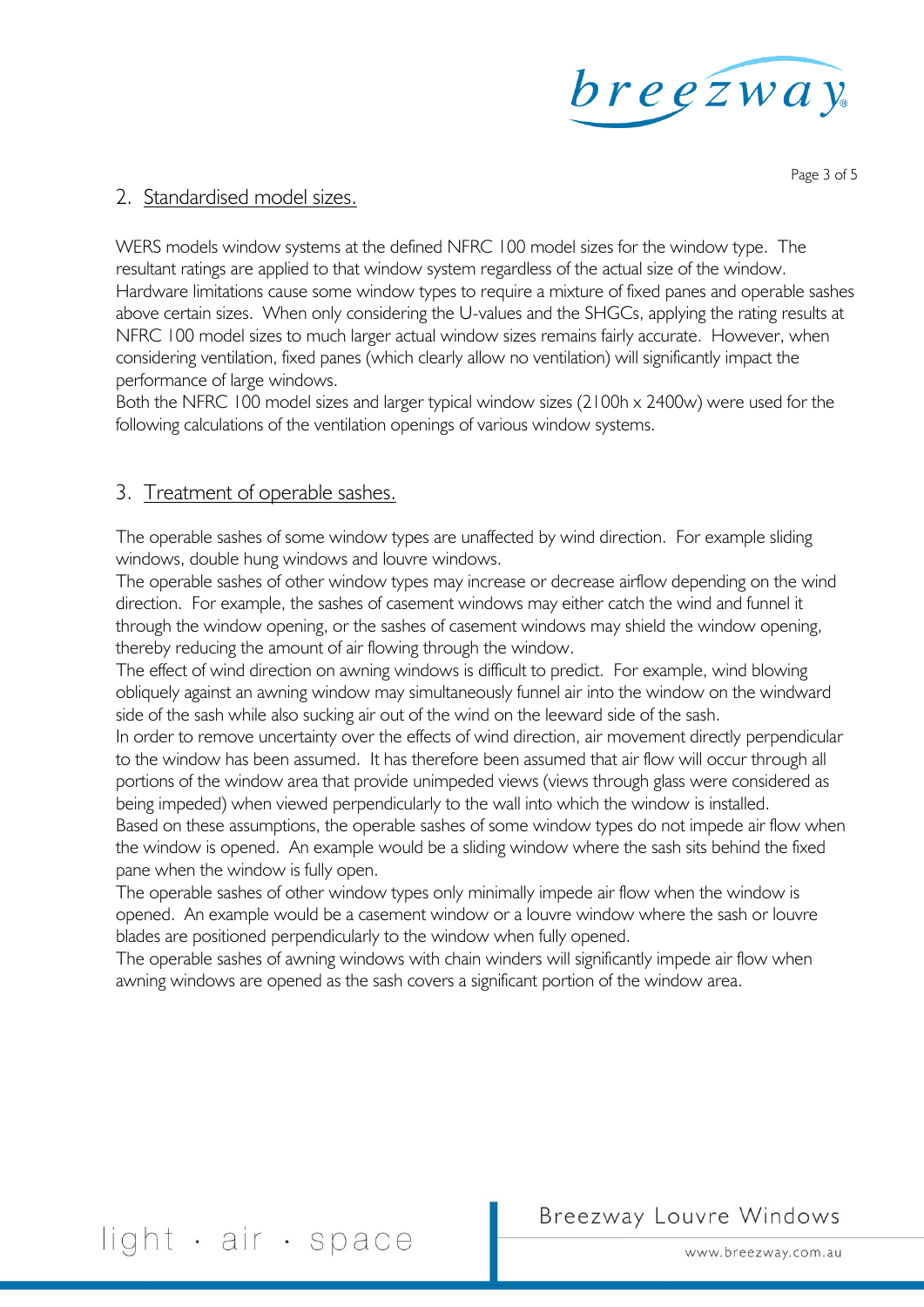

#### 4. Window systems assessed.

Page 4 of 5

A number of major window fabricators with national distribution were selected and assumed to be broadly representative of the Australian window systems.

Aluminium window systems were assessed in line with the dominant market share of aluminium windows in the Australian market.

Sliding Windows, Awning Windows, Double-Hung Windows and Casement Windows were all assessed as these are assumed to be the most popular window types in the Australian market. Altair Louvre Windows in Breezway Window Systems and in Component Form were also assessed.

Information on the window systems was sourced from supplier websites and technical documentation, in some instances details were queried through the supplier websites. All assumed dimensions have been noted.

For simplicity, the operable sash pivot points were assumed to be at the very top of the head, the overall operable sash height was assumed to be equal to the overall window height and the air flow obstruction of the sill was ignored.

It is considered self-evident that window systems with fixed panes of glass do not allow any ventilation at all.

| Window Type                     | Ventilation Area as % of Total Window Area<br>(Average of windows assessed, to nearest 5%)* |                            |  |  |  |  |  |
|---------------------------------|---------------------------------------------------------------------------------------------|----------------------------|--|--|--|--|--|
|                                 | NFRC 100 Model Sizes                                                                        | <b>Common Window Sizes</b> |  |  |  |  |  |
| Fixed Window                    | 0%                                                                                          | 0%                         |  |  |  |  |  |
| Awning Window (Chain<br>Winder) | 10%                                                                                         | 1%                         |  |  |  |  |  |
| Double Hung Window              | 40%                                                                                         | 20%                        |  |  |  |  |  |
| Sliding Window                  | 40%                                                                                         | 25%                        |  |  |  |  |  |
| Casement Window                 | 80%                                                                                         | 30%                        |  |  |  |  |  |
| Louvre Window                   | 75%                                                                                         | $80\%**$                   |  |  |  |  |  |

#### Results and conclusions.

Window type has a massive impact on the amount of ventilation that a window will provide for cooling and indoor air quality.

Replacing sliding windows with identically sized louvre or casement windows will almost double the amount of ventilation, and replacing awning windows with identically sized louvre or casement windows will increase the total ventilation by over 600%.

\*See Appendix A for detailed results of ventilation area calculations.

\*\*Larger Altair Louvre Windows can achieve up to 90% ventilation.

## light · air · space

Breezway Louvre Windows